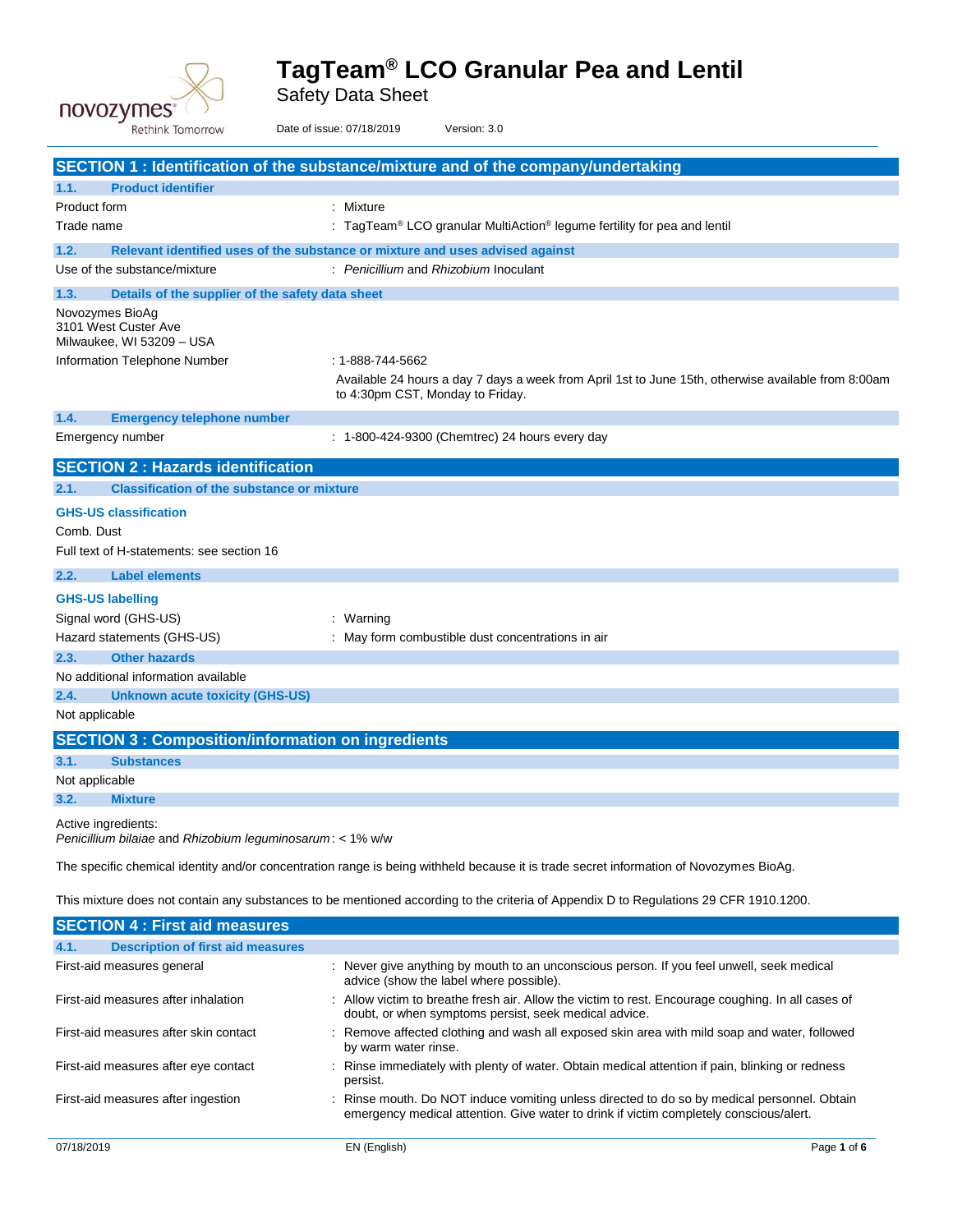Safety Data Sheet

| 4.2.<br>Most important symptoms and effects, both acute and delayed                                     |                                                                                                                                                                                                                                                                                                                                                                                                                                                                                                           |
|---------------------------------------------------------------------------------------------------------|-----------------------------------------------------------------------------------------------------------------------------------------------------------------------------------------------------------------------------------------------------------------------------------------------------------------------------------------------------------------------------------------------------------------------------------------------------------------------------------------------------------|
| Symptoms/injuries                                                                                       | : Not expected to present a significant hazard under anticipated conditions of normal use. This<br>product contains beneficial microorganisms. Novozymes exclusively uses non-pathogenic<br>beneficial microorganisms that are considered to be non-allergenic, non-irritating and non-<br>sensitizing when used as directed. This product may cause adverse effects to individuals<br>allergic to molds and/or fungi and should not be used by immunocompromised and/or<br>immunosuppressed individuals. |
| Symptoms/injuries after inhalation                                                                      | Possible respiratory damage following repeated or prolonged inhalation.                                                                                                                                                                                                                                                                                                                                                                                                                                   |
| Symptoms/injuries after eye contact                                                                     | Dusts are mechanical irritants.                                                                                                                                                                                                                                                                                                                                                                                                                                                                           |
| Symptoms/injuries after ingestion                                                                       | Small amounts swallowed incidental to industrial handling are not likely to cause injury. On<br>ingestion in large quantities: May cause stomach pain or discomfort                                                                                                                                                                                                                                                                                                                                       |
| Indication of any immediate medical attention and special treatment needed<br>4.3.                      |                                                                                                                                                                                                                                                                                                                                                                                                                                                                                                           |
| Treat symptomatically.                                                                                  |                                                                                                                                                                                                                                                                                                                                                                                                                                                                                                           |
| <b>SECTION 5: Firefighting measures</b>                                                                 |                                                                                                                                                                                                                                                                                                                                                                                                                                                                                                           |
| <b>Extinguishing media</b><br>5.1.                                                                      |                                                                                                                                                                                                                                                                                                                                                                                                                                                                                                           |
| Suitable extinguishing media                                                                            | : Use extinguishing media appropriate for surrounding fire. Foam. Dry powder. Carbon dioxide.<br>Water spray. Sand.                                                                                                                                                                                                                                                                                                                                                                                       |
| Unsuitable extinguishing media                                                                          | : Do not use a heavy water stream.                                                                                                                                                                                                                                                                                                                                                                                                                                                                        |
| 5.2.<br>Special hazards arising from the substance or mixture                                           |                                                                                                                                                                                                                                                                                                                                                                                                                                                                                                           |
| <b>Explosion hazard</b>                                                                                 | : Accumulation of airborne dusts may present an explosion hazard in the presence of an ignition<br>source.                                                                                                                                                                                                                                                                                                                                                                                                |
| Reactivity                                                                                              | : Thermal decomposition generates : Carbon dioxide. Carbon monoxide. hydrocarbons.                                                                                                                                                                                                                                                                                                                                                                                                                        |
| 5.3.<br><b>Advice for firefighters</b>                                                                  |                                                                                                                                                                                                                                                                                                                                                                                                                                                                                                           |
| Firefighting instructions                                                                               | : Use water spray or fog for cooling exposed containers. Exercise caution when fighting any                                                                                                                                                                                                                                                                                                                                                                                                               |
|                                                                                                         | chemical fire. Prevent fire-fighting water from entering environment.                                                                                                                                                                                                                                                                                                                                                                                                                                     |
| Protective equipment for firefighters                                                                   | : As in any fire, wear self-contained breathing apparatus pressure-demand, MSHA/NIOSH<br>(approved or equivalent) and full protective gear.                                                                                                                                                                                                                                                                                                                                                               |
|                                                                                                         |                                                                                                                                                                                                                                                                                                                                                                                                                                                                                                           |
| Specific methods                                                                                        | : Caution, burning may continue inside bag after surface is out. Break bag to separate pile to<br>assure that the fire is extinguished. Take care to keep dusting to a minimum.                                                                                                                                                                                                                                                                                                                           |
|                                                                                                         |                                                                                                                                                                                                                                                                                                                                                                                                                                                                                                           |
| <b>SECTION 6 : Accidental release measures</b>                                                          |                                                                                                                                                                                                                                                                                                                                                                                                                                                                                                           |
| 6.1.<br>Personal precautions, protective equipment and emergency procedures                             |                                                                                                                                                                                                                                                                                                                                                                                                                                                                                                           |
| 6.1.1.<br>For non-emergency personnel                                                                   |                                                                                                                                                                                                                                                                                                                                                                                                                                                                                                           |
| <b>Emergency procedures</b>                                                                             | : Evacuate unnecessary personnel.                                                                                                                                                                                                                                                                                                                                                                                                                                                                         |
| 6.1.2.<br>For emergency responders                                                                      |                                                                                                                                                                                                                                                                                                                                                                                                                                                                                                           |
| Protective equipment                                                                                    | Equip cleanup crew with proper protection.                                                                                                                                                                                                                                                                                                                                                                                                                                                                |
| <b>Emergency procedures</b>                                                                             | : Ventilate area.                                                                                                                                                                                                                                                                                                                                                                                                                                                                                         |
| 6.2.<br><b>Environmental precautions</b>                                                                |                                                                                                                                                                                                                                                                                                                                                                                                                                                                                                           |
| Prevent entry to sewers and public waters. Notify authorities if liquid enters sewers or public waters. |                                                                                                                                                                                                                                                                                                                                                                                                                                                                                                           |
|                                                                                                         |                                                                                                                                                                                                                                                                                                                                                                                                                                                                                                           |
| 6.3.<br>Methods and material for containment and cleaning up<br>Methods for cleaning up                 | : On land, sweep or shovel into suitable containers. Minimize generation of dust. Store away                                                                                                                                                                                                                                                                                                                                                                                                              |
|                                                                                                         | from other materials. Collect all waste in suitable and labelled containers and dispose<br>according to local legislation.                                                                                                                                                                                                                                                                                                                                                                                |
| 6.4.<br><b>Reference to other sections</b>                                                              |                                                                                                                                                                                                                                                                                                                                                                                                                                                                                                           |
| No additional information available                                                                     |                                                                                                                                                                                                                                                                                                                                                                                                                                                                                                           |
| <b>SECTION 7: Handling and storage</b>                                                                  |                                                                                                                                                                                                                                                                                                                                                                                                                                                                                                           |
| 7.1.<br><b>Precautions for safe handling</b>                                                            |                                                                                                                                                                                                                                                                                                                                                                                                                                                                                                           |
| Precautions for safe handling                                                                           | : Wash hands and other exposed areas with mild soap and water before eating, drinking or                                                                                                                                                                                                                                                                                                                                                                                                                  |
|                                                                                                         | smoking and when leaving work. Provide adequate ventilation. Avoid dust formation. Avoid<br>contact with eyes, skin, and clothing. Avoid breathing dust.                                                                                                                                                                                                                                                                                                                                                  |
| Hygiene measures                                                                                        | Wash hands thoroughly after handling. Handle in accordance with good industrial hygiene and<br>safety practices.                                                                                                                                                                                                                                                                                                                                                                                          |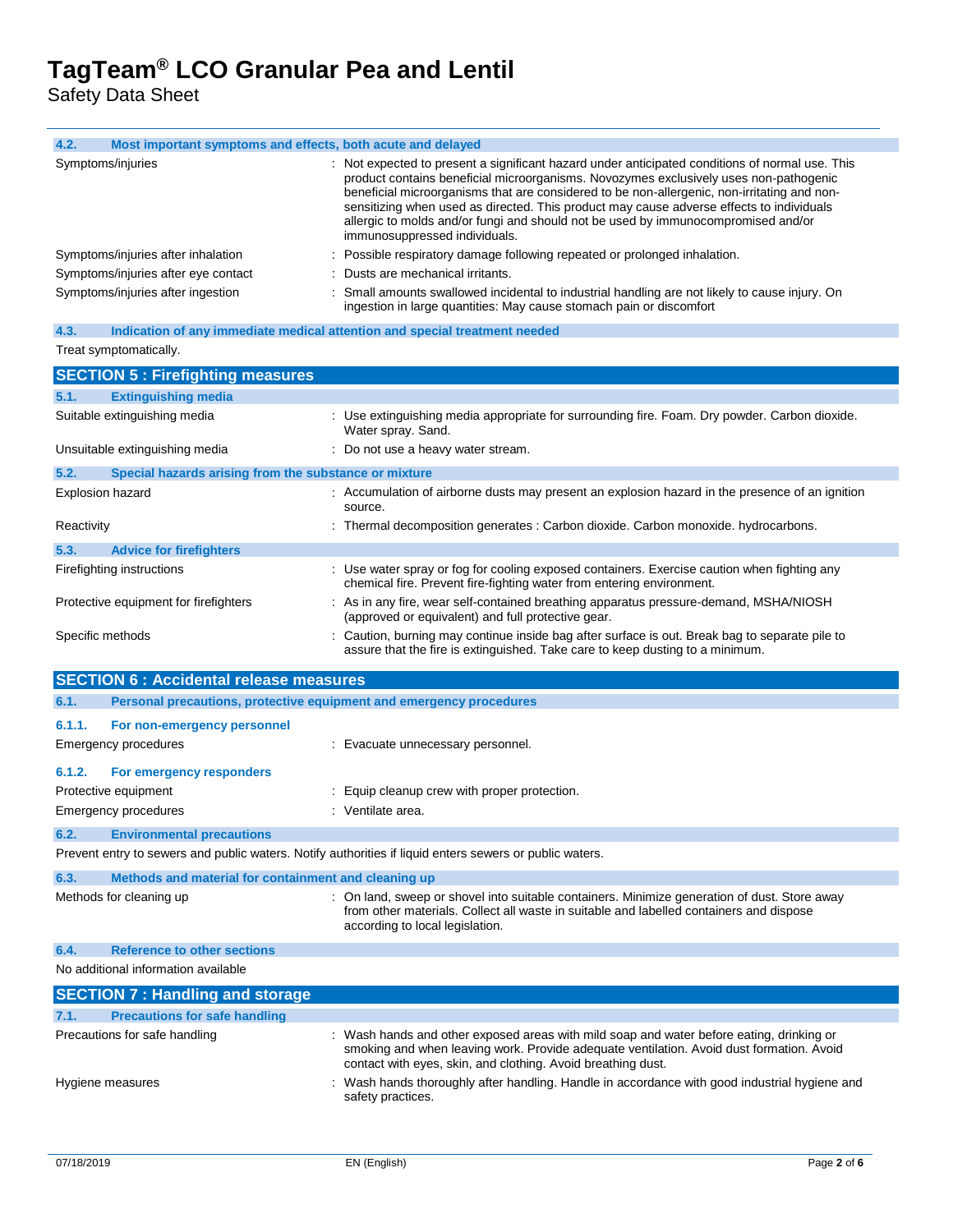Safety Data Sheet

| Conditions for safe storage, including any incompatibilities<br>7.2. |                                                                                                                                                                                                                                                         |  |
|----------------------------------------------------------------------|---------------------------------------------------------------------------------------------------------------------------------------------------------------------------------------------------------------------------------------------------------|--|
| Storage conditions                                                   | : Keep only in the original container in a cool, well ventilated place away from: Direct sunlight,<br>Heat sources, Extremely high or low temperatures. Keep container closed when not in use.<br>Keep away from food, drink and animal feeding stuffs. |  |
| Incompatible materials                                               | : Acids. Bases. Oxidizing agents. Reducing agents. Disinfectants, fungicides, and/or biocides<br>may inactivate.                                                                                                                                        |  |
| Storage temperature                                                  | : 20 °C (68 °F)                                                                                                                                                                                                                                         |  |
| Specific end use(s)<br>7.3.                                          |                                                                                                                                                                                                                                                         |  |
| No additional information available                                  |                                                                                                                                                                                                                                                         |  |

### **SECTION 8 : Exposure controls/personal protection**

| 8.1.<br><b>Control parameters</b> |                                     |                                                                            |
|-----------------------------------|-------------------------------------|----------------------------------------------------------------------------|
| Peat (RR-01126-7)                 |                                     |                                                                            |
| ACGIH                             | ACGIH TWA (mg/m <sup>3</sup> )      | 10 mg/m <sup>3</sup> (respirable mass)<br>5 mg/m <sup>3</sup> (total mass) |
| <b>OSHA</b>                       | OSHA PEL (TWA) (mg/m <sup>3</sup> ) | 10 mg/m <sup>3</sup> (respirable mass)<br>5 mg/m $3$ (total mass)          |

| <b>OSHA</b> |                          | OSHA PEL (TWA) (mg/m <sup>3</sup> ) | 10 mg/m <sup>3</sup> (respirable mass)<br>$\frac{1}{2}$ 5 mg/m <sup>3</sup> (total mass) |
|-------------|--------------------------|-------------------------------------|------------------------------------------------------------------------------------------|
| 8.2.        | <b>Exposure controls</b> |                                     |                                                                                          |

| Appropriate engineering controls | : Ensure adequate ventilation. Emergency eye wash fountains and safety showers should be<br>available in the immediate vicinity of any potential exposure. |
|----------------------------------|------------------------------------------------------------------------------------------------------------------------------------------------------------|
| Personal protective equipment    | : Avoid all unnecessary exposure. Protective goggles. Gloves. Protective clothing. Insufficient<br>ventilation: wear respiratory protection.               |
|                                  | 49 4 6                                                                                                                                                     |

| Hand protection          | : Wear protective gloves.                                                                                          |
|--------------------------|--------------------------------------------------------------------------------------------------------------------|
| Eye protection           | : Chemical goggles or safety glasses.                                                                              |
| Skin and body protection | : Wear suitable protective clothing.                                                                               |
| Respiratory protection   | Where exposure through inhalation may occur from use, approved respiratory protection<br>equipment is recommended. |
| Other information        | : Do not eat, drink or smoke during use.                                                                           |

#### **SECTION 9 : Physical and chemical properties**

| 9.1.<br>Information on basic physical and chemical properties |                        |  |
|---------------------------------------------------------------|------------------------|--|
| Physical state                                                | : Solid                |  |
| Appearance                                                    | : Brown granular solid |  |
| Colour                                                        | : Brown                |  |
| Odour                                                         | : Slight smoky odour   |  |
| Odour threshold                                               | : No data available    |  |
| рH                                                            | : No data available    |  |
| Relative evaporation rate (butyl acetate=1)                   | : Not applicable       |  |
| Melting point                                                 | : Not applicable       |  |
| Freezing point                                                | : Not applicable       |  |
| Boiling point                                                 | : Not applicable       |  |
| Flash point                                                   | : Not applicable       |  |
| Auto-ignition temperature                                     | : No data available    |  |
| Decomposition temperature                                     | : No data available    |  |
| Flammability (solid, gas)                                     | : No data available    |  |
| Vapour pressure                                               | : Not applicable       |  |
| Relative vapour density at 20 °C                              | : Not applicable       |  |
| Relative density                                              | : No data available    |  |
| Solubility                                                    | : Insoluble in water   |  |
|                                                               |                        |  |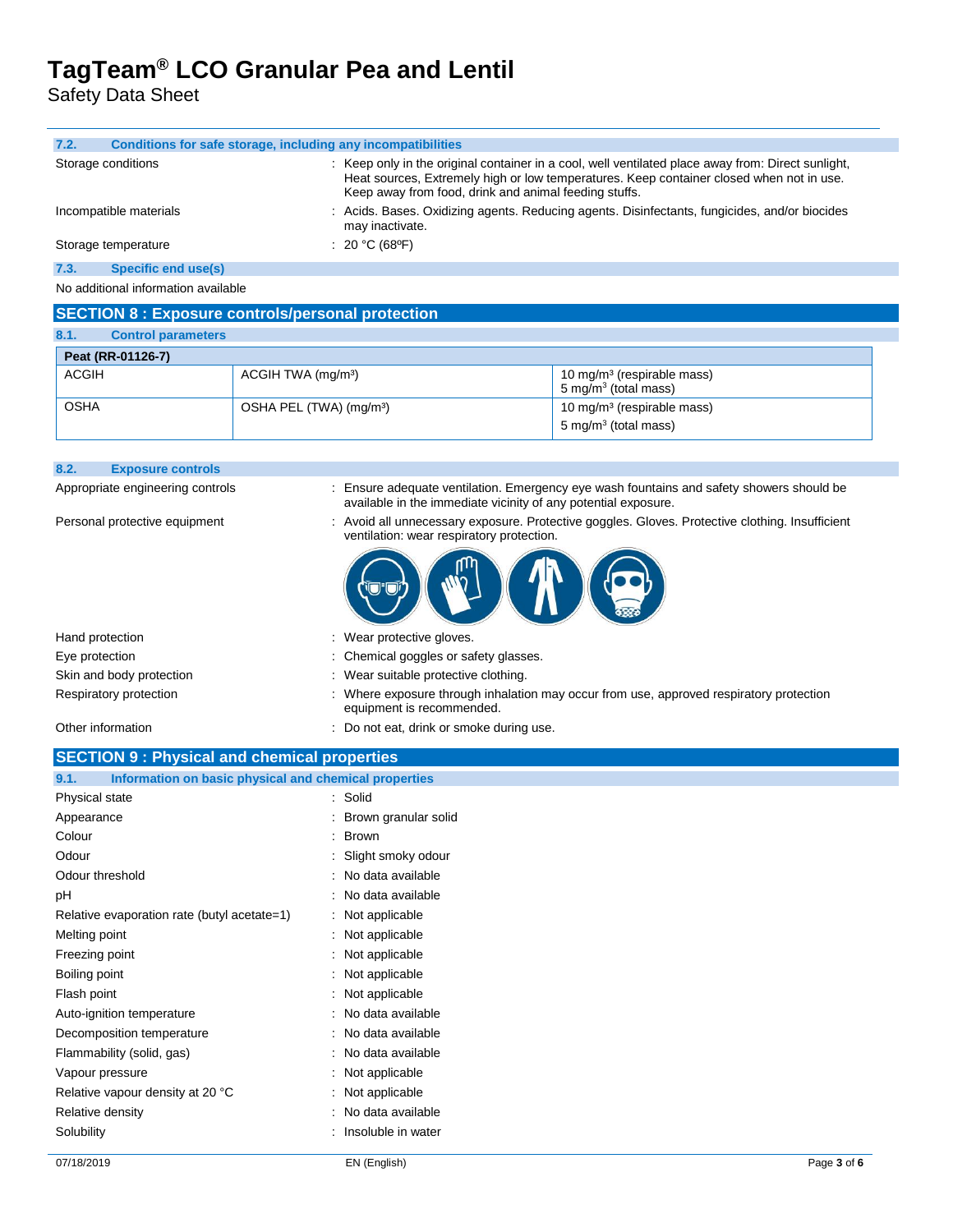Safety Data Sheet

 $\overline{a}$ 

| Log Pow                                                                                    | : No data available                                                                                                             |
|--------------------------------------------------------------------------------------------|---------------------------------------------------------------------------------------------------------------------------------|
| Log Kow                                                                                    | No data available                                                                                                               |
| Viscosity, kinematic                                                                       | Not applicable                                                                                                                  |
| Viscosity, dynamic                                                                         | Not applicable                                                                                                                  |
| <b>Explosive properties</b>                                                                | No data available                                                                                                               |
| Oxidising properties                                                                       | No data available                                                                                                               |
| <b>Explosive limits</b>                                                                    | : Not applicable                                                                                                                |
| 9.2.<br><b>Other information</b>                                                           |                                                                                                                                 |
| No additional information available                                                        |                                                                                                                                 |
| <b>SECTION 10: Stability and reactivity</b>                                                |                                                                                                                                 |
|                                                                                            |                                                                                                                                 |
| 10.1.<br><b>Reactivity</b><br>Stable                                                       |                                                                                                                                 |
| 10.2.<br><b>Chemical stability</b>                                                         |                                                                                                                                 |
| Stable                                                                                     |                                                                                                                                 |
| 10.3.<br><b>Possibility of hazardous reactions</b>                                         |                                                                                                                                 |
| Hazardous polymerization will not occur                                                    |                                                                                                                                 |
| <b>Conditions to avoid</b><br>10.4.                                                        |                                                                                                                                 |
| Direct sunlight. Extremely high or low temperatures. Heat sources. Incompatible materials. |                                                                                                                                 |
| 10.5.<br><b>Incompatible materials</b>                                                     |                                                                                                                                 |
|                                                                                            | Acids. Bases. Oxidizing agents. Reducing agents. Disinfectants, fungicides, and/or biocides may inactivate.                     |
| 10.6.<br><b>Hazardous decomposition products</b>                                           |                                                                                                                                 |
| Thermal decomposition generates: Fume. Carbon monoxide. Carbon dioxide. hydrocarbons.      |                                                                                                                                 |
| <b>SECTION 11: Toxicological information</b>                                               |                                                                                                                                 |
|                                                                                            |                                                                                                                                 |
|                                                                                            |                                                                                                                                 |
| 11.1.<br>Information on toxicological effects                                              |                                                                                                                                 |
| Acute toxicity                                                                             | : Not classified<br>(Based on available data, the classification criteria are not met)                                          |
|                                                                                            |                                                                                                                                 |
| Skin corrosion/irritation                                                                  | Not classified                                                                                                                  |
|                                                                                            | (Based on available data, the classification criteria are not met)<br>Not classified                                            |
| Serious eye damage/irritation                                                              |                                                                                                                                 |
| Respiratory or skin sensitisation                                                          | (Based on available data, the classification criteria are not met)<br>Not classified                                            |
|                                                                                            | (Based on available data, the classification criteria are not met)                                                              |
| Germ cell mutagenicity                                                                     | Not classified                                                                                                                  |
|                                                                                            | (Based on available data, the classification criteria are not met)                                                              |
| Carcinogenicity                                                                            | Not classified                                                                                                                  |
|                                                                                            | (Based on available data, the classification criteria are not met)                                                              |
|                                                                                            |                                                                                                                                 |
| Reproductive toxicity                                                                      | : Not classified                                                                                                                |
| Specific target organ toxicity (single exposure)                                           | (Based on available data, the classification criteria are not met)<br>: Not classified                                          |
|                                                                                            | (Based on available data, the classification criteria are not met)                                                              |
|                                                                                            |                                                                                                                                 |
| Specific target organ toxicity (repeated<br>exposure)                                      | : Not classified                                                                                                                |
|                                                                                            | (Based on available data, the classification criteria are not met)                                                              |
| Aspiration hazard                                                                          | : Not classified                                                                                                                |
|                                                                                            | (Based on available data, the classification criteria are not met)                                                              |
| Symptoms/injuries after inhalation                                                         | : Possible respiratory damage following repeated or prolonged inhalation.                                                       |
| Symptoms/injuries after eye contact<br>Symptoms/injuries after ingestion                   | Dusts are mechanical irritants.<br>Small amounts swallowed incidental to industrial handling are not likely to cause injury. On |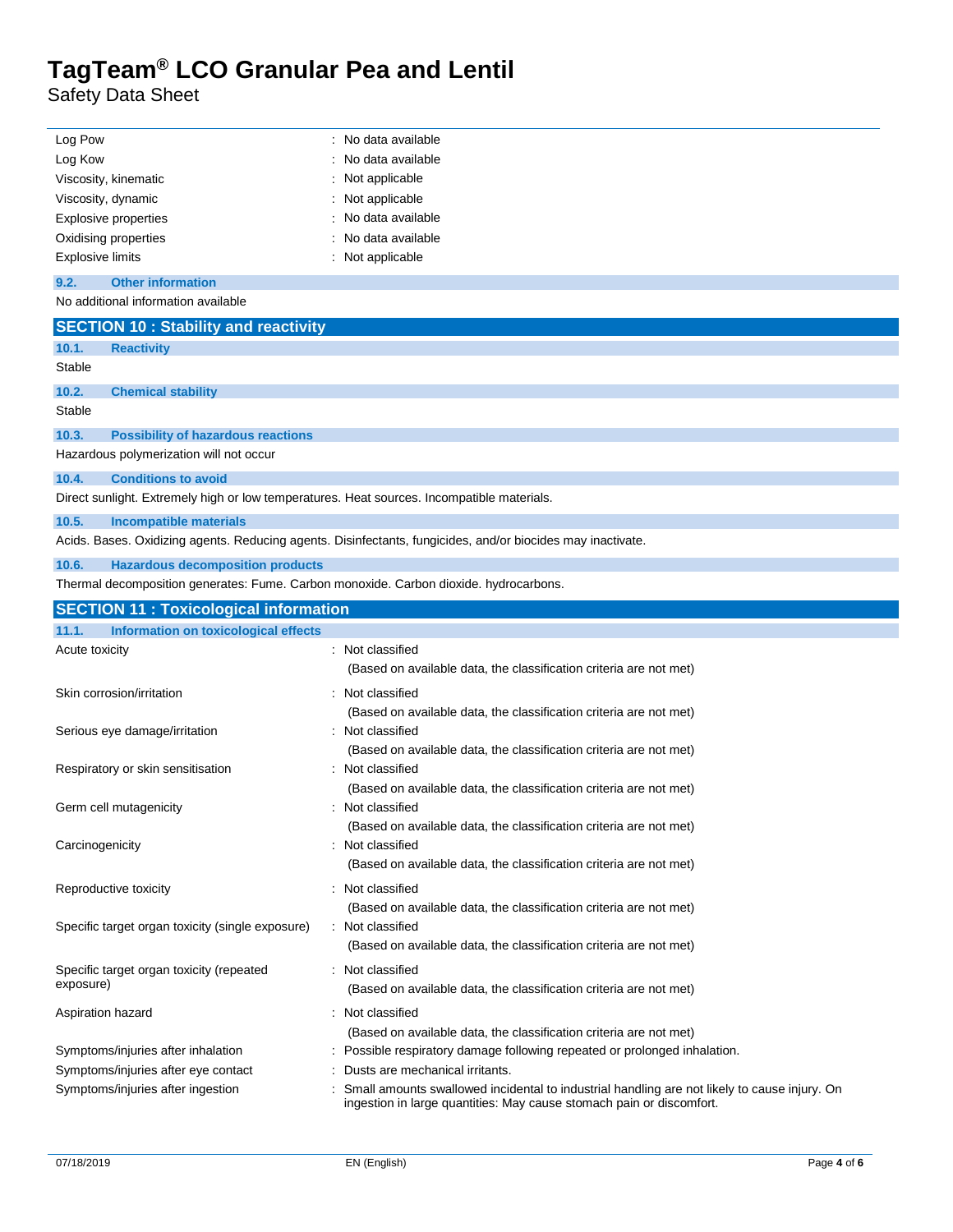Safety Data Sheet

| <b>SECTION 12 : Ecological information</b>                                                                                       |                                                                                                                                 |  |
|----------------------------------------------------------------------------------------------------------------------------------|---------------------------------------------------------------------------------------------------------------------------------|--|
| 12.1.<br><b>Toxicity</b>                                                                                                         |                                                                                                                                 |  |
| No additional information available                                                                                              |                                                                                                                                 |  |
| 12.2.<br><b>Persistence and degradability</b>                                                                                    |                                                                                                                                 |  |
| TagTeam® LCO Granular Pea and Lentil                                                                                             |                                                                                                                                 |  |
| Persistence and degradability                                                                                                    | Not established                                                                                                                 |  |
| 12.3.<br><b>Bioaccumulative potential</b>                                                                                        |                                                                                                                                 |  |
| TagTeam® LCO Granular Pea and Lentil<br>Bioaccumulative potential                                                                | Not established                                                                                                                 |  |
|                                                                                                                                  |                                                                                                                                 |  |
| 12.4.<br><b>Mobility in soil</b><br>No additional information available                                                          |                                                                                                                                 |  |
|                                                                                                                                  |                                                                                                                                 |  |
| 12.5.<br><b>Other adverse effects</b>                                                                                            |                                                                                                                                 |  |
| Effect on ozone layer                                                                                                            | : No additional information available                                                                                           |  |
| Effect on the global warming                                                                                                     | No additional information available                                                                                             |  |
| Other information                                                                                                                | : Avoid release to the environment.                                                                                             |  |
| <b>SECTION 13 : Disposal considerations</b>                                                                                      |                                                                                                                                 |  |
| 13.1.<br><b>Waste treatment methods</b>                                                                                          |                                                                                                                                 |  |
| Waste disposal recommendations                                                                                                   | Dispose in a safe manner in accordance with local/national regulations.                                                         |  |
| Ecology - waste materials                                                                                                        | : Avoid release to the environment.                                                                                             |  |
| <b>SECTION 14 : Transport information</b>                                                                                        |                                                                                                                                 |  |
| In accordance with DOT                                                                                                           |                                                                                                                                 |  |
| Not regulated for transport                                                                                                      |                                                                                                                                 |  |
| <b>Additional information</b><br>Other information                                                                               | : No supplementary information available.                                                                                       |  |
|                                                                                                                                  |                                                                                                                                 |  |
| ADR                                                                                                                              |                                                                                                                                 |  |
| No additional information available                                                                                              |                                                                                                                                 |  |
| <b>Transport by sea</b>                                                                                                          |                                                                                                                                 |  |
| No additional information available                                                                                              |                                                                                                                                 |  |
| Air transport<br>No additional information available                                                                             |                                                                                                                                 |  |
|                                                                                                                                  |                                                                                                                                 |  |
| <b>SECTION 15: Regulatory information</b><br>15.1. US Federal regulations                                                        |                                                                                                                                 |  |
|                                                                                                                                  | All components of this product are listed, or excluded from listing, on the United States Environmental Protection Agency Toxic |  |
| Substances Control Act (TSCA) inventory.                                                                                         |                                                                                                                                 |  |
|                                                                                                                                  | This product or mixture does not contain a toxic chemical or chemicals in excess of the applicable de minimis concentration as  |  |
| specified in 40 CFR §372.38(a) subject to the reporting requirements of section 313 of Title III of the Superfund Amendments and |                                                                                                                                 |  |
| Reauthorization Act of 1986 and 40 CFR Part 372.                                                                                 |                                                                                                                                 |  |
| <b>15.2. International regulations</b>                                                                                           |                                                                                                                                 |  |
| No additional information available                                                                                              |                                                                                                                                 |  |
| <b>National regulations</b><br>15.2.2.                                                                                           |                                                                                                                                 |  |
| TagTeam <sup>®</sup> LCO Granular Pea and Lentil                                                                                 |                                                                                                                                 |  |
| This material is considered hazardous according to the criteria of the US OSHA Hazard Communication Standard (29 CFR 1910.1200). |                                                                                                                                 |  |
|                                                                                                                                  |                                                                                                                                 |  |
| 15.3. US State regulations                                                                                                       | California Proposition 65 - This product contains, or may contain, trace quantities of a substance(s) known to the state of     |  |

California to cause cancer and/or reproductive toxicity